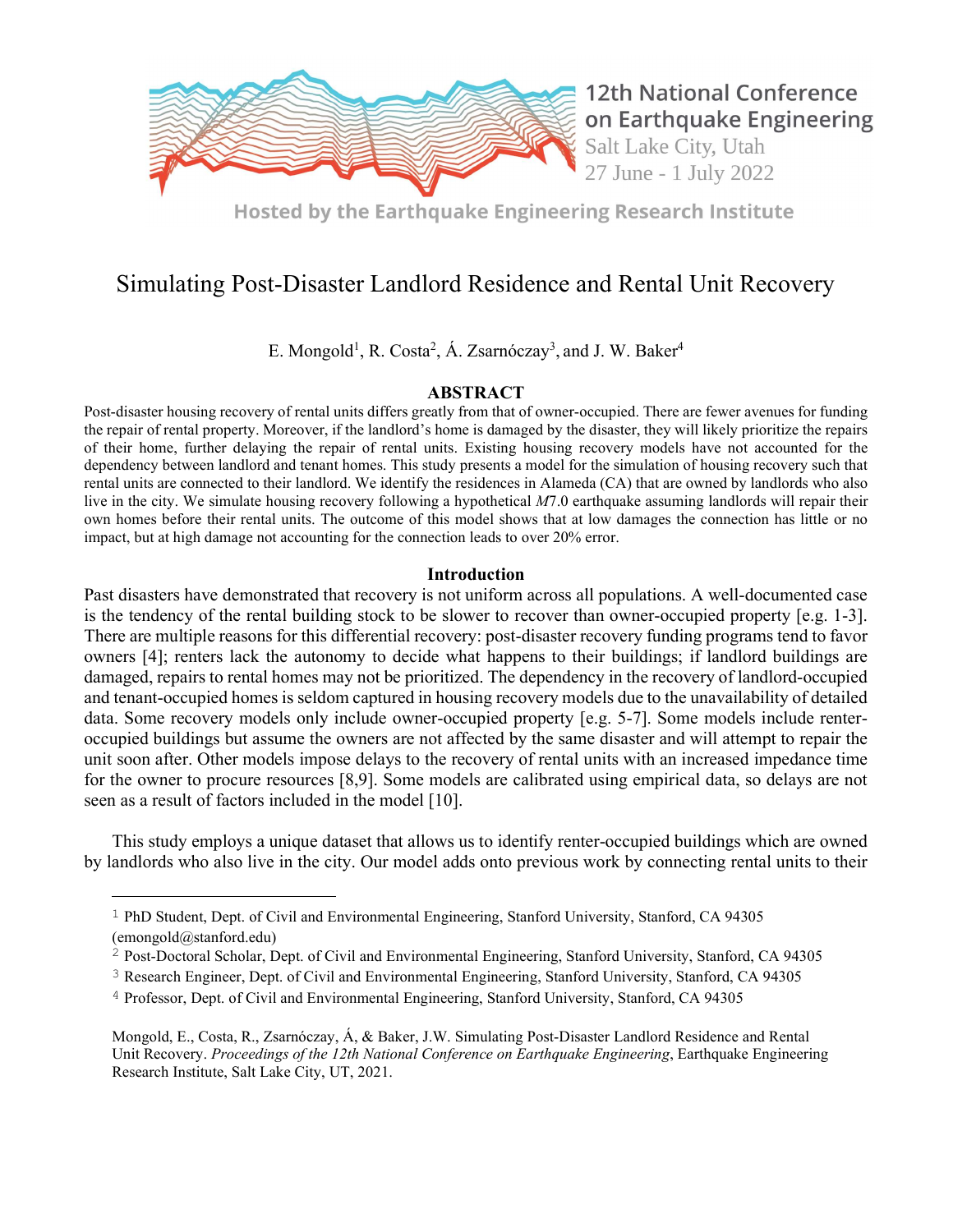landlords such that rental financing and repairs do not begin until the landlord completes financing or repairs on their own home. Thus, we can simulate the rental unit recovery as being dependent on its landlord. Recovery with and without accounting for connection to a specific landlord building are presented for five different portions of initially damaged buildings, taken from a suite of recovery simulations.

### Methods and Data

Our renter recovery model builds onto an agent-based recovery model developed in previous work by the second author and detailed in [8]. For brevity, here we only describe the addition proposed in the current study. This addition includes a step in the modeling of rental unit recovery to check if their landlord's home is damaged, shown in yellow in Fig. 1. For a landlord to start procuring financing to repair their rental unit, their property must have either incurred no damage or have been repaired. In the case that a single landlord has multiple rental units, the units are randomly ordered and each one must wait for the previous unit to complete repairs before beginning financing. It is assumed that each landlord will repair all their units in time. We assume that the financing of rental units comes from bank loans.



Figure 1. Flow chart of rental unit recovery based on landlord location, financing, repair times, and competition for construction crew resources. Yellow indicates additions in this study and grey are steps taken in existing models.

 It is possible to employ this model due to detailed data available from the publicly available tax assessor database for Alameda, CA. To determine the landlord connections for each rental unit in the case study, we extracted the parcel address and mailing address for each parcel from the database. We assume that singlefamily housing units with mailing addresses which differ from their parcel addresses are rental units and the mailing address is the landlord's residence. Just over 17% of the residences fall into that category (Table 1). Of the mailing addresses attached to these units, more than half have an Alameda address. For this case study, only landlords within the city of Alameda are assumed to be affected by the earthquake, though it is possible that landlords incur damage in nearby cities. Of the 912 rental units with landlords within the city, 418 are single-family residential buildings for which we can model damage and recovery. Within that, 362 are unique landlords, so just over 13% of rental units with landlords in the city share a landlord with at least one other rental unit. In these cases, they not only wait to begin financing until their landlord completes repairs, but may have to wait for the repair of other rental units as well. Rental units with non-single-family landlord addresses are assumed to have high income landlords who begin financing the repairs immediately.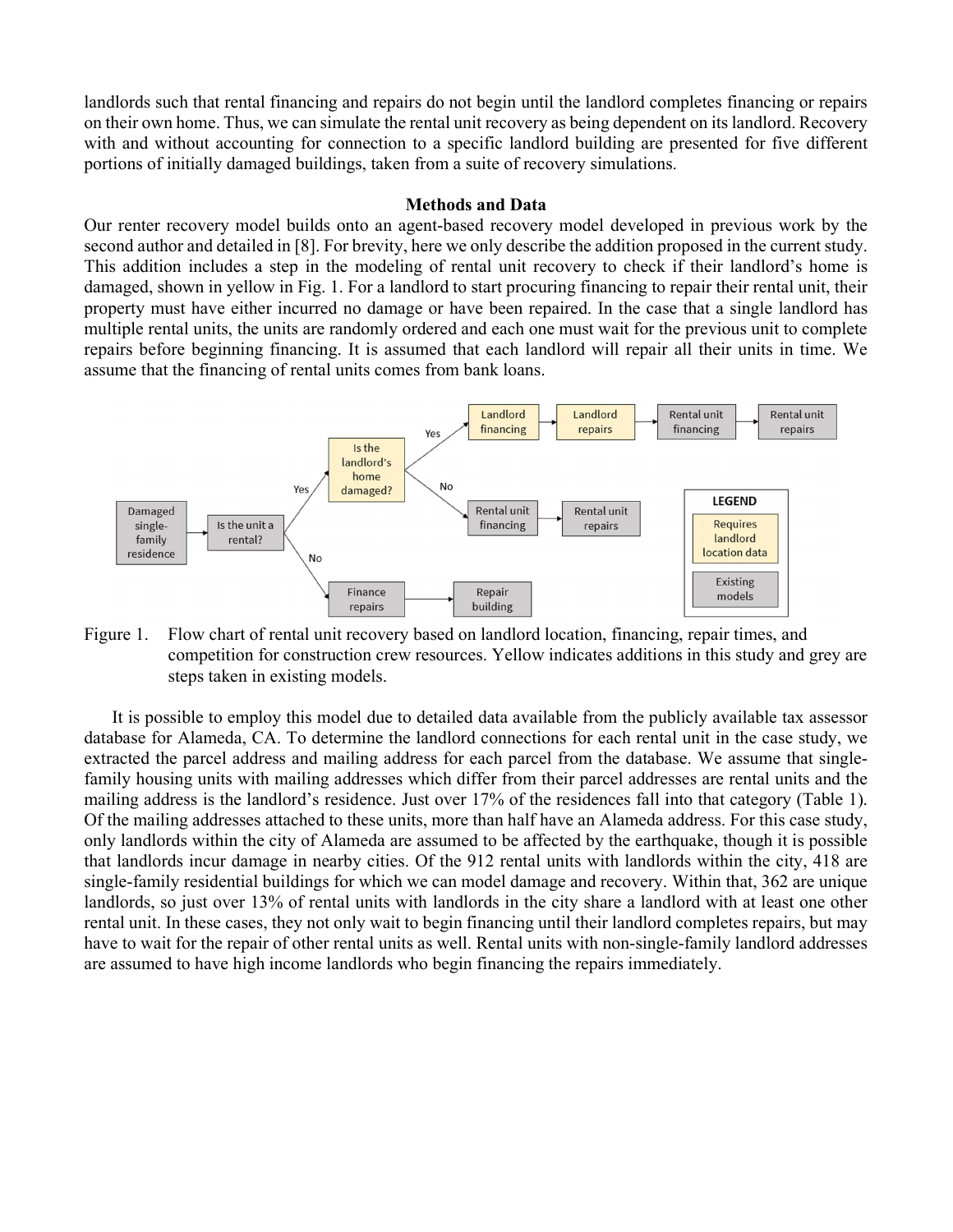Table 1. Summary statistics of Alameda case study data.

|                                                                  | Number of buildings | Percent of row<br>above |
|------------------------------------------------------------------|---------------------|-------------------------|
| Single-family residences                                         | 9870                |                         |
| Rental units                                                     | 1694                | 17.2%                   |
| Rental units with landlord in Alameda                            | 912                 | 53.8%                   |
| Rental units with landlord in single-family residence in Alameda | 418                 | 45.8%                   |
| Landlords in single-family residences in Alameda                 | 362                 | 86.6%                   |

#### Case Study Results

We apply the expanded model to investigate housing recovery in the city of Alameda, CA following a hypothetical M7.0 earthquake on the Hayward fault. We ran the simulation using our proposed model as well as a baseline model which assumes no connections between rental units and specific landlords in the city. Two modeling approaches are used for comparison in the case study. The assumption with rental unit and landlord connections follows the model proposed in the previous section. This accounts for those rental units with single-family landlords in the city of Alameda waiting for their landlord to complete repairs on their own home before beginning the financing process for the rental unit's repairs. This is compared to a baseline model which assumes no connections between rental units and landlords. No delay is imposed on the rental units, such that their financing and repair process is the same as that of owner-occupied buildings, with the assumption that the landlord is a high-income individual.

These two modeling approaches are used to simulate 100 realizations of the  $M/1.0$  earthquake using the SimCenter's R2D tool [11]. That is, 100 realizations of ground acceleration, damage, loss, and repair time were produced for each building. For each realization, we simulated housing recovery for the following eight years. Our preliminary analyses indicated that the modeling approaches yield similar results if a small portion (e.g., < 20%) of the rental building stock is damaged. As damage is more wide-spread, accounting for the connection between the recovery of rental units and landlord units becomes more relevant. To highlight these findings, we present the results for 5 of the 100 simulations. These simulations are selected because they represent severe or complete damage to approximately 10, 20, 30, 40, and 50% of the rental units. We emphasize that these scenarios are not equally likely, i.e., the probability of observing damage to 50% of the buildings is smaller than the probability of observing damage to 10% of the building stock.

The recovery curves for the five scenarios shown in Fig. 2a exemplify the difference between repair trajectories with and without the renter-landlord connection. The curves start to differ at the 30% initial damage scenario, and those separations are seen for more damaging scenarios generally after about half of the rental units have been repaired. These curves are summarized by their recovery lengths in rental unit-days, which accounts for both the length of time to repair, as well as the number of units which are out of use over that time, or the area under the recovery curves. This captures the tail-end scenarios of few rental units taking many years to repair. Of the five simulations, once the initial percent of damaged rental units reaches 30%, there is a visible increase in the length of rental unit recovery time, with increasing effect as initial damage increases. The largest error in the presented cases, at 50% initial damage, is 23% underestimated by the simplified model excluding landlord-renter connections.

 This study shows that in cases with increasing initial damages, accounting for rental unit connections to landlords increasingly affects the trajectory of rental unit recovery after an earthquake. The exact percentage of initial damage may be sensitive to other aspects of the case study, such as the proportion of landlords within the city or the availability of contractors; however, the effect of accounting for the renter-landlord connection is not negligible and should be further investigated to improve the ability of recovery models to support decision-making. With more complete data on landlord locations, the assumptions can be further reduced. The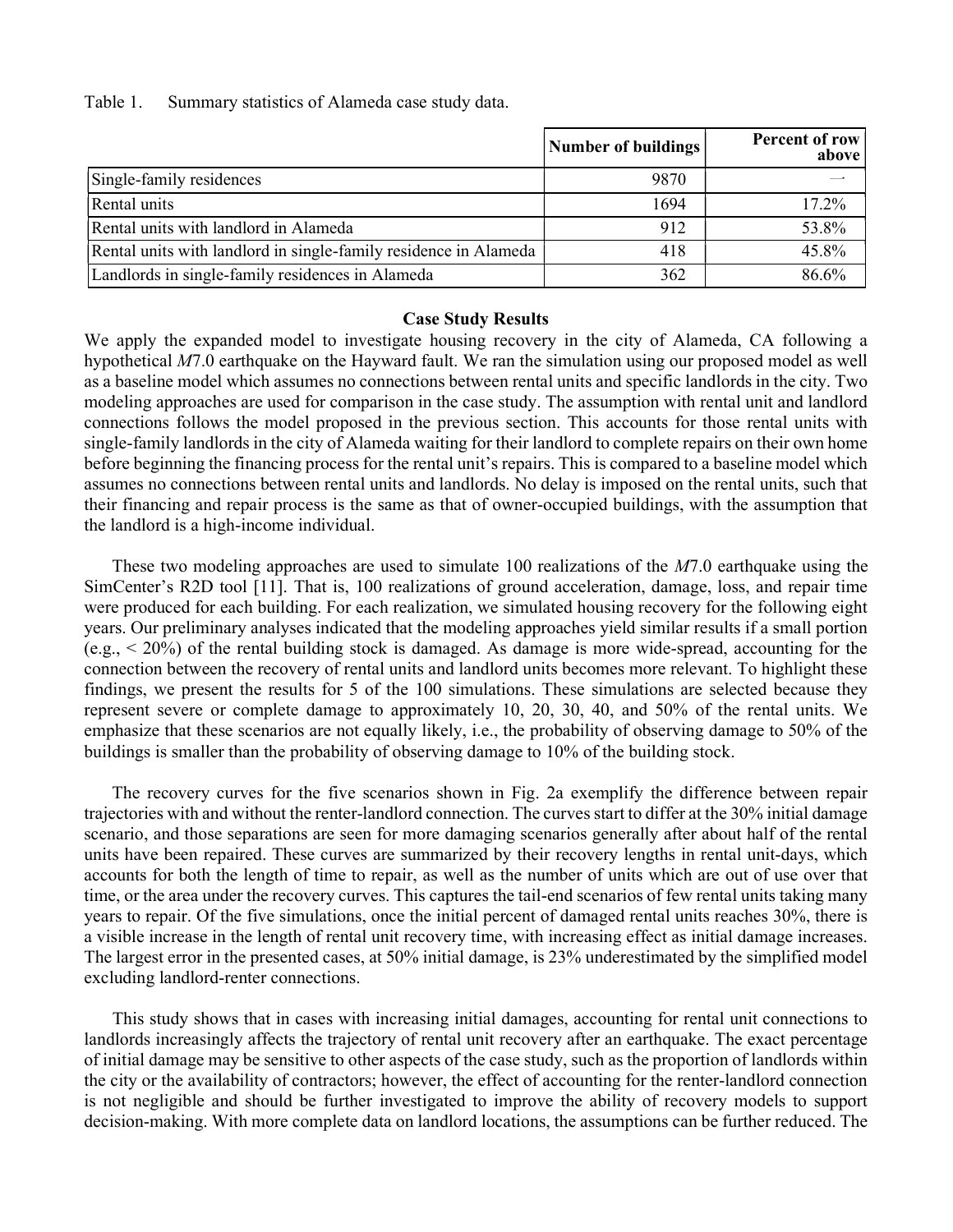slower recovery of rental units comes as a result of the connections, without an imposed factor of longer recovery time for renters, as has been done in previous studies.



Figure 2. (a) Recovery curves for Alameda after five initial percentages of damaged rental units accounting (solid) and not accounting (dashed) for the connection between the rental units and their landlords' recovery. (b) Length of rental unit recovery (rental units x days) accounting for renterlandlord connections versus modeling without those connections.

#### Conclusions

A landlord makes decisions for their own residence as well as those that they rent out. Thus, the decisions made about each of their units are interconnected. We incorporate this dependency into an agent-based model under the assumption that landlords will fund and begin repairs on their own home before repeating the process for their rental properties. The results show slower recovery for rental units, especially in cases where substantial damage is observed to rental units, there is up to a 23% lower estimation of rental unit recovery times when excluding the renter-landlord connection in the model. Though the exact proportion of damage may depend on case-specific factors, this proves that with enough initial damage, the rental unit connection to landlords alters the trajectory of rental housing stock recovery. This disparity appears in our model as a natural outcome of the recovery process of their landlord and other rental units, unlike prior approaches that a priori imposed an arbitrary delay on rental unit recovery. Knowledge of landlord locations increases the ability of an agent-based model to predict the timing of recovery of rental units across the region and allows for continued improvement of these models.

#### Acknowledgments

Thank you to Nick Slavin and Joseph Rodgers for being a part of the conception of this project and working through a first implementation for our Anchorage, AK project.